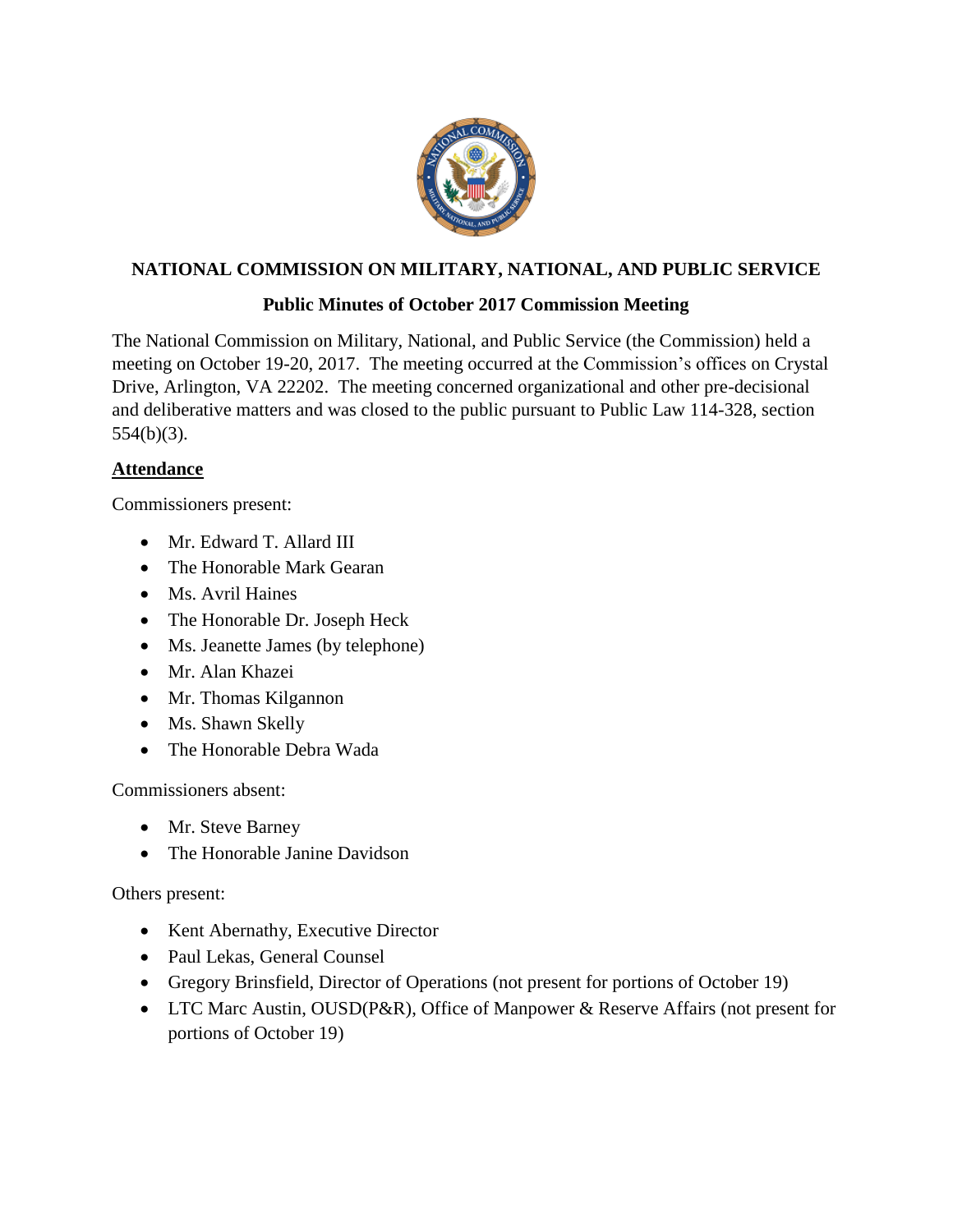### *October 19, 2017 Session*

At the start of the session, Chairman Heck moved to close sessions on October 19-20 to the public pre-decisional and organizational matters would be deliberated. All Commissioners present agreed.

### **Approval of Minutes**

The Chairman called the meeting to order and led a discussion about the proposed minutes for the Commission's September 2017 meeting. Following this discussion, the Commission voted unanimously to approve the September 2017 minutes as amended.

### **Interviews for the Director of Research and Analysis**

On October 19, the Commission interviewed several candidates for the position of Director of Research and Analysis (DRA). Prior to the meeting, candidates were chosen following a multiphase process that included the development of position descriptions and knowledge, skill, and abilities attributes for each position; the review and ranking of candidates by Commission staff; and the review and ranking of short-listed candidates by the Commissioners.

#### **Interviews for the Director of Governmental and Public Engagement**

On October 19, the Commission interviewed several candidates for the position of Director of Governmental and Public Engagement (DGPE). Prior to the meeting, candidates were chosen following a multi-phase process that included the development of position descriptions and knowledge, skill, and abilities attributes for each position; the review and ranking of candidates by Commission staff; and the review and ranking of short-listed candidates by the Commissioners.

### **Commissioner and Staff Organization**

The Commission determined that individuals hired into the DRA and DGPE positions should, with the Executive Director, determine the appropriate organizational structure for their respective teams. The Commission requested that these individuals present the Commission with proposals for organization and staffing.

The Commission determined that while there may be interest in creating subcommittees, doing so at this stage would be premature.

#### **Debrief on Interagency Meeting**

Mr. Brinsfield briefed the Commission on a meeting with representatives from executive branch agencies charged with providing the Commission and Congress with recommendations pursuant to Section 553(d) of the Commission's enabling statute. The meeting occurred at the Pentagon earlier on October 19, 2017. LTC Austin and Acting ASD(M&RA) Stephanie Barna of OUSD(P&R) attended for DoD. Mr. Brinsfield attended on behalf of the Commission.

#### **Business Rules and Meetings**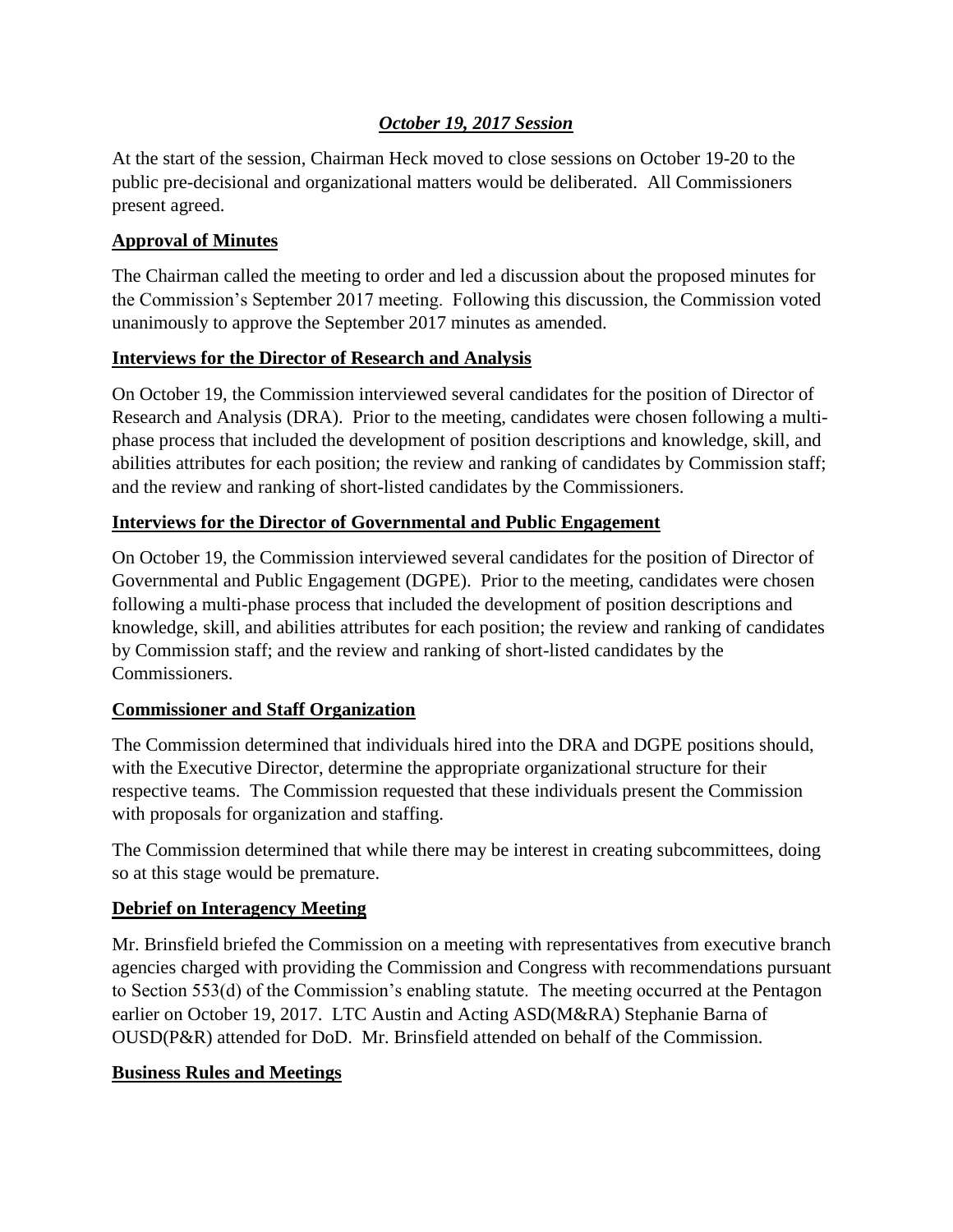Mr. Lekas briefed the Commission on proposed revisions to the draft business rules. Commissioners deliberated regarding various proposed revisions.

With respect to regular business meetings, Commissioners endorsed a proposal to invite to each Commission meeting individuals involved in military, national, and public service to speak about their experiences.

## *October 20, 2017 Session*

## **Operational Update**

Mr. Brinsfield briefed the Commission on a proposed roadmap for the Commission's work, including public outreach, the publication of an interim report, and of course the final report. Commissioners discussed the roadmap, including potential adjustments, and considered the various steps the Commission would need to accomplish.

# **Legal Update**

Mr. Lekas provided an overview of legal and ethical issues. Mr. Lekas noted that he had made contact with the National Archives and Records Administration regarding records management and the Office of Government Ethics regarding establishing an ethics program. Mr. Lekas informed Commissioners that he would incorporate formal ethics training into future meetings.

## **Business Rules**

Commissioners voted unanimously to adopt the business rules as amended based on deliberations on October 19.

# **Website and Social Media**

Chairman Heck informed the Commission that because the original proposal for the Commission's social media accounts, "inspired2serve," was not available on all platforms, he had reserved a variation, "inspire2serve," on Twitter, Facebook, and Instragram. He proposed that the Commission website be "inspire2serve.us" rather than "inspired2serve.us." All Commissioners agreed to the new URL and social media handle.

# **Interim Report**

Mr. Abernathy led a discussion regarding the preparation and timing of an interim report. Commissioners discussed different approaches to the report.

## **Near-Term Communications and Engagement**

Mr. Lekas provided an overview of media coverage of the Commission's first press release, issued on October 10, 2017.

Mr. Abernathy led a discussion about public engagement. He invited Commissioners to consider organizations that may prove fruitful for outreach assistance, issue amplification, research assistance, and resourcing (such as facilities). Mr. Abernathy noted that the staff had already made contacts with various individuals at the Corporation for National and Community Service.